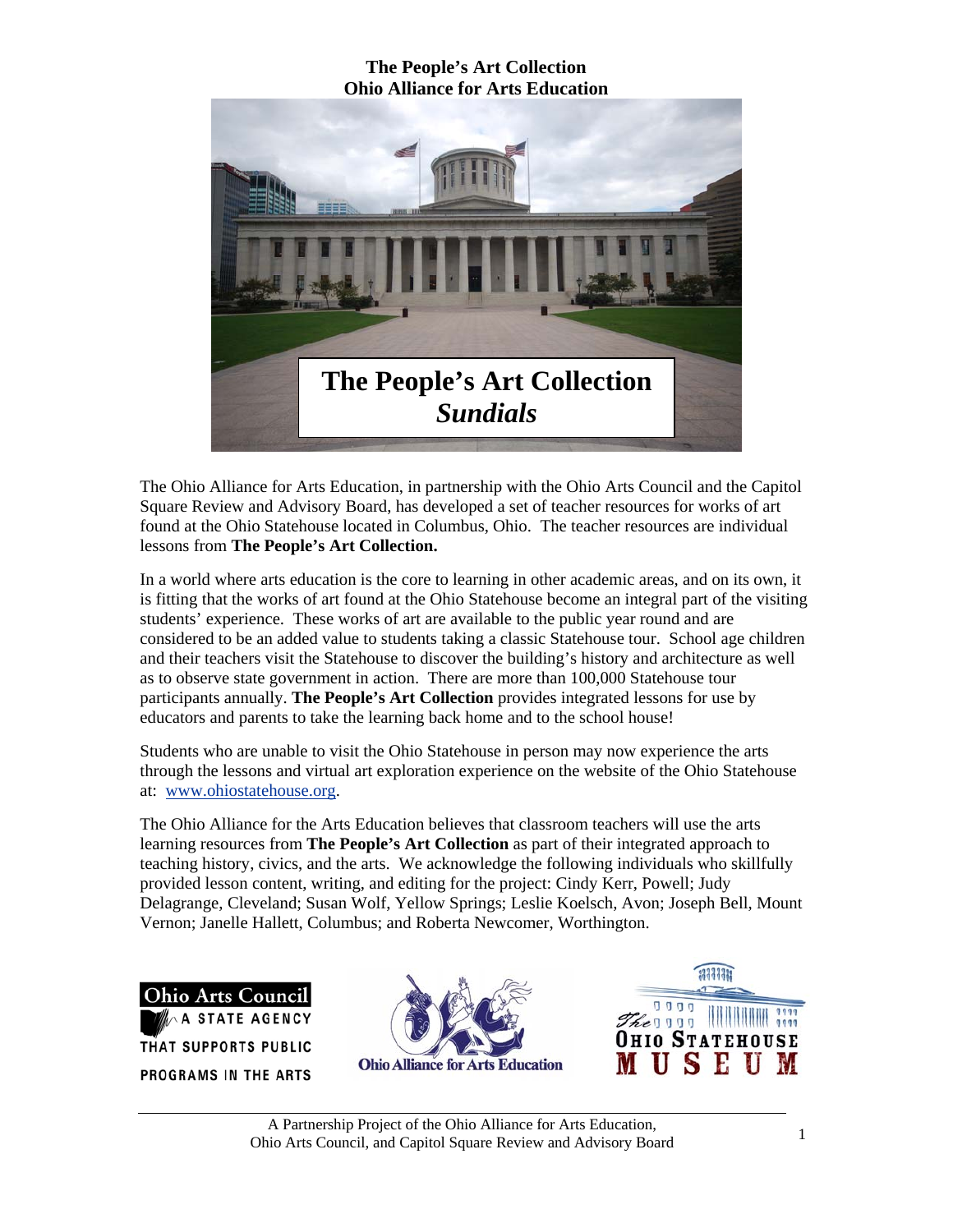## *Sundial- Civil War memorial Sundial- North Terrace (Memorial to George Washington)*  **GRADE 3**

### **Learning Outcomes:**

The students will be able to:

- 1. Identify reasons for the creation and use of sundials on Statehouse grounds.
- 2. Identify people they consider to be important to the life and culture of their school.
- 3. Design a sundial for their school grounds commemorating the people they consider to be important to the life and culture of their school.
- 4. Evaluate their own learning using formative and summative self-assessment tools.

**Arts Standard: Creative Expression and Communication:** Students create artworks that demonstrate understanding of materials, processes, tools, media, techniques, and available technology. They understand how to use art elements, principles, and images to communicate their ideas in a variety of visual forms.

**Grade Level Indicator:** Recognize and identify a purpose or intent for creating an original work of art. Use feedback and self-assessment to improve the quality of artworks.

**Social Studies Standard: Social Studies Skills and Methods:** Students collect, organize, evaluate, and synthesize information from multiple sources to draw logical conclusions. Students communicate this information using appropriate social studies terminology in oral, written or multimedia form and apply what they have learned to societal issues in simulated or real-world settings.

**Grade Level Indicator:** Obtain information about local issues from a variety of sources including: a) maps; b) photos; c) oral histories; d) newspapers; e) letters; f) artifacts; g) documents.

**Language Arts Standard: Writing Process:** Students' writing develops when they regularly engage in the major phases of the writing process. The writing process includes the phases of prewriting, drafting, revising and editing, and publishing. They learn to plan their writing for different purposes and audiences. They learn to apply their writing skills in increasingly sophisticated ways to create and produce compositions that reflect effective word and grammatical choices. Students develop revision strategies to improve the content, organization and language of their writing. Students also develop editing skills to improve writing conventions.

**Grade Level Indicator:** Organize writing by providing a simple introduction, body and a clear sense of closure.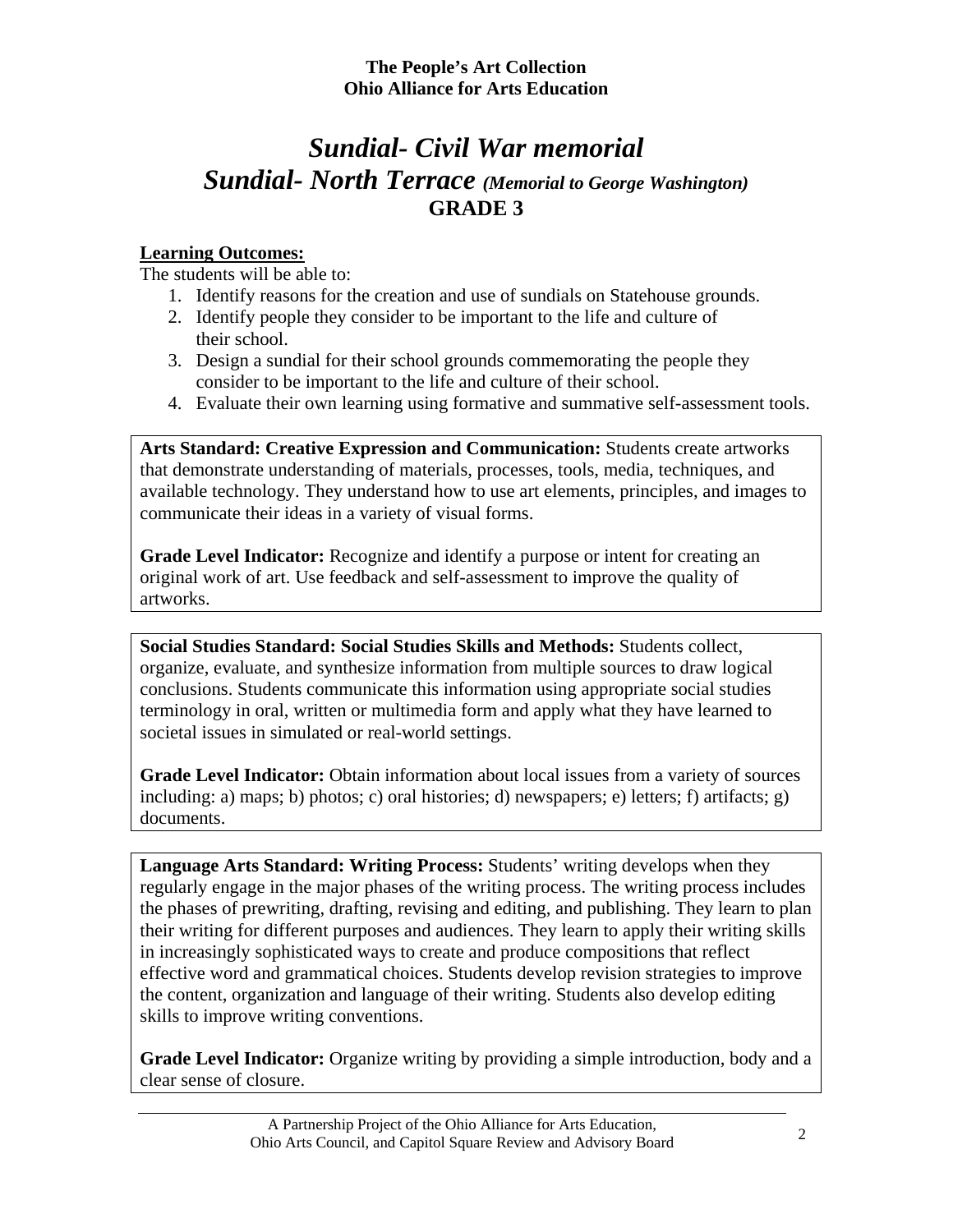**Language Arts Standard: Oral and Visual Communication:** Students learn to communicate effectively through exposure to good models and opportunities for practice. By speaking, listening and providing and interpreting visual images, they learn to apply their communication skills in increasingly sophisticated ways. Students learn to deliver presentations that effectively convey information and persuade or entertain audiences. Proficient speakers control language and deliberately choose vocabulary to clarify points and adjust presentations according to audience and purpose.

**Grade Level Indicator:** Present events or ideas in a logical sequence and maintain a clear focus.

#### **Assessment Strategy:**

- Formative: Project Checklist
	- Artist's Statement Checklist
- Summative: Art Project Rubric

#### **Vocabulary:**

- **Sundial** an instrument to show the time of day by the shadow of a pin or column on the surface of a usually horizontal plate. The sundial is the oldest known device for the measurement of time and the most ancient of scientific instruments. It is based on the fact that the shadow of an object will move from one side of the object to the other as the sun "moves" from east to west during the day. About 500-3500 BC, the first device for indicating the time of day was probably the gnomon. It consisted of a vertical stick or pillar; the length of the shadow it cast gave an indication of the time of day.
- **Commemorative used as a memorial or remembrance; preserving or honoring** the memory of some person or event
- **Utilitarian –** aimed at being useful or designed for a particular use or purpose.
- **Decorative –** ornamental; helping to make beautiful
- **Sculpture -** a three-dimensional artwork
- **Form -** a three-dimensional object or representation of a three-dimensional object (form is an element of art)

#### **Time Needed**: two 50 minute classes

#### **Materials**:

- 9"x12" newsprint or drawing paper for sketches
- Pencils
- 12"x18" white drawing paper or white mat board
- Circle templates  $(8^{\degree}$ -12" diameter)
- Colored pencils and/or colored markers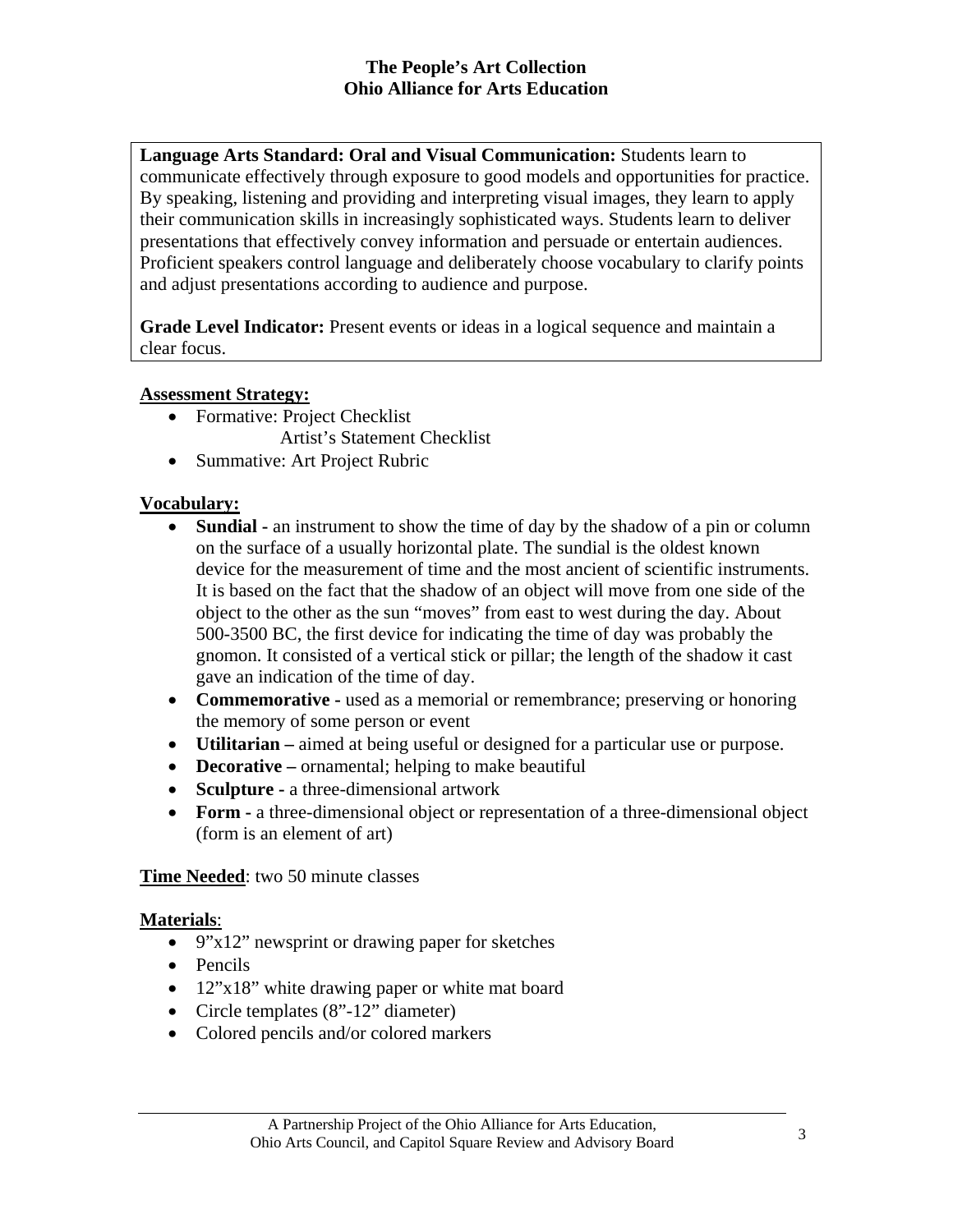#### **Resources:**

- Internet website www.InfOhio.org Online virtual library of educational resources, including images, book, AV materials. Images of various sundials, including those on statehouse grounds
- Books The Ancient Rome Discovery Kit: Explore the Life and Legends of the Ancient World-And Excavate a Replica of a Working Roman Sundial!/Book and Sundial by Joseph Farrell
- Anno's Sundial by Mitsumasa Anno

#### **Step by Step Procedure:**

#### *Teacher-led Activity*

- Display images of sundials located on Statehouse grounds. Guide students through a discussion by asking guiding questions:
	- o *What is a sundial?*
	- o *What are some reasons for the creation and use of sundials?*  (utilitarian, decorative, social, personal)
	- o *What were the reasons for the creation of the sundials on the Statehouse grounds?*
- Ask students to identify people who were or are important to the life and culture of their school. Ask guiding questions and list the names for all to see (blackboard, chart paper or overhead projector):
	- o *Was your school named after a person from history? Why?*
	- o *Who are some other people you think are very important to your school? Why?*

#### *Student Activity*

- 1. Using the "Project Checklist," students will design and create the face of a sundial which honors and celebrates people significant to the culture and/or history of their school.
- 2. The students will write an artist's statement reflecting upon their work.

### **Closure:**

#### *Teacher-led Activity*

- Ask students to show and explain their artwork and the artistic choices they made.
- Display of student artwork along with artists' statements.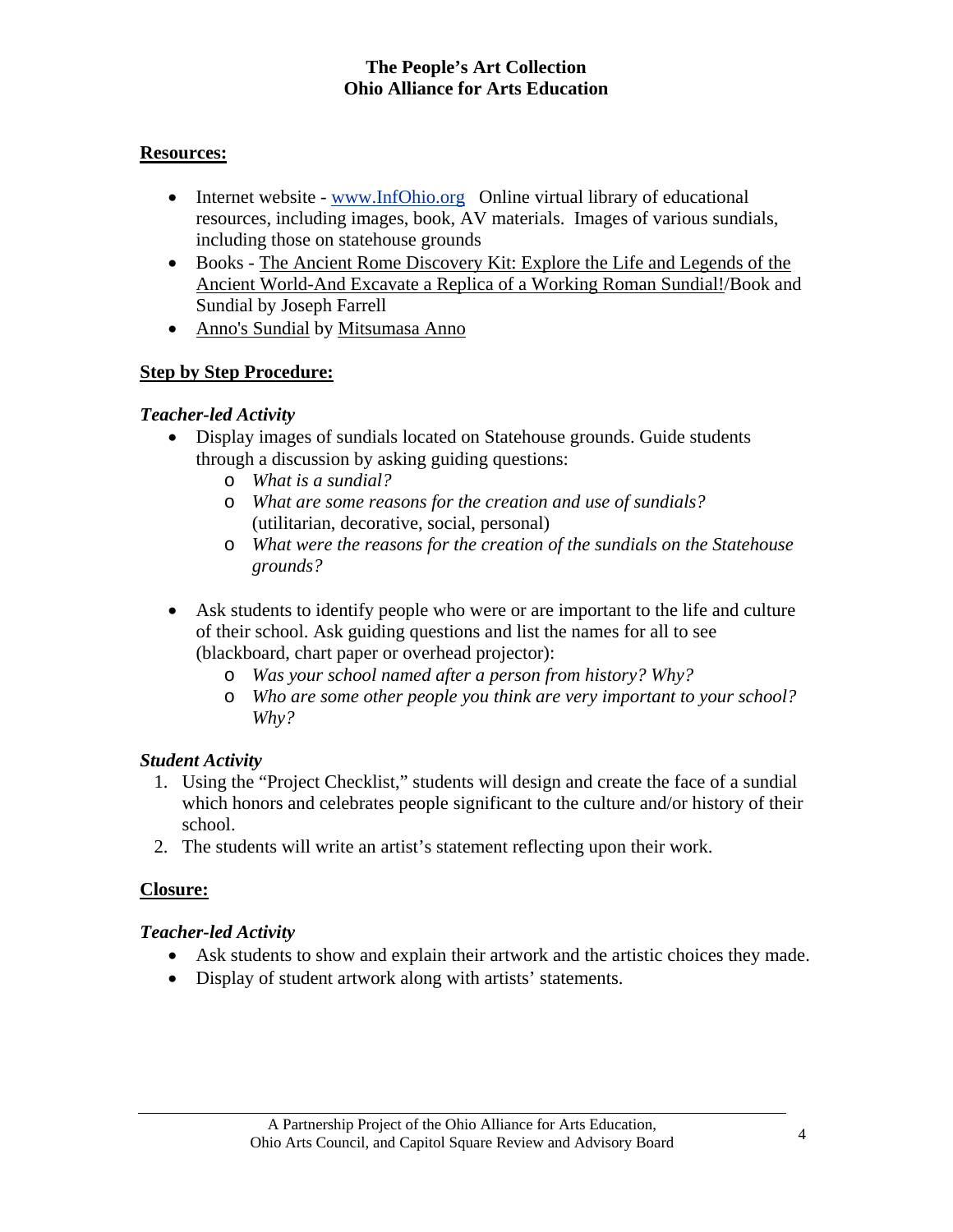#### **Making Connections:**

**Art:** If made from mat board, the sundial project may be extended into a three-dimensional work, replicating a real sundial by constructing a base from additional mat board and attaching sundial to top. Sundial marker or gnomon may be constructed from mat board and added to face of sundial and attached using hot glue. This project could also be completed in clay using a slab as base. Tempera or acrylic paints or glazes may be used to add color.

Parent: Help your child identify people who have made significant contributions to your city, state or country. Encourage your child to make a second sundial honoring these people.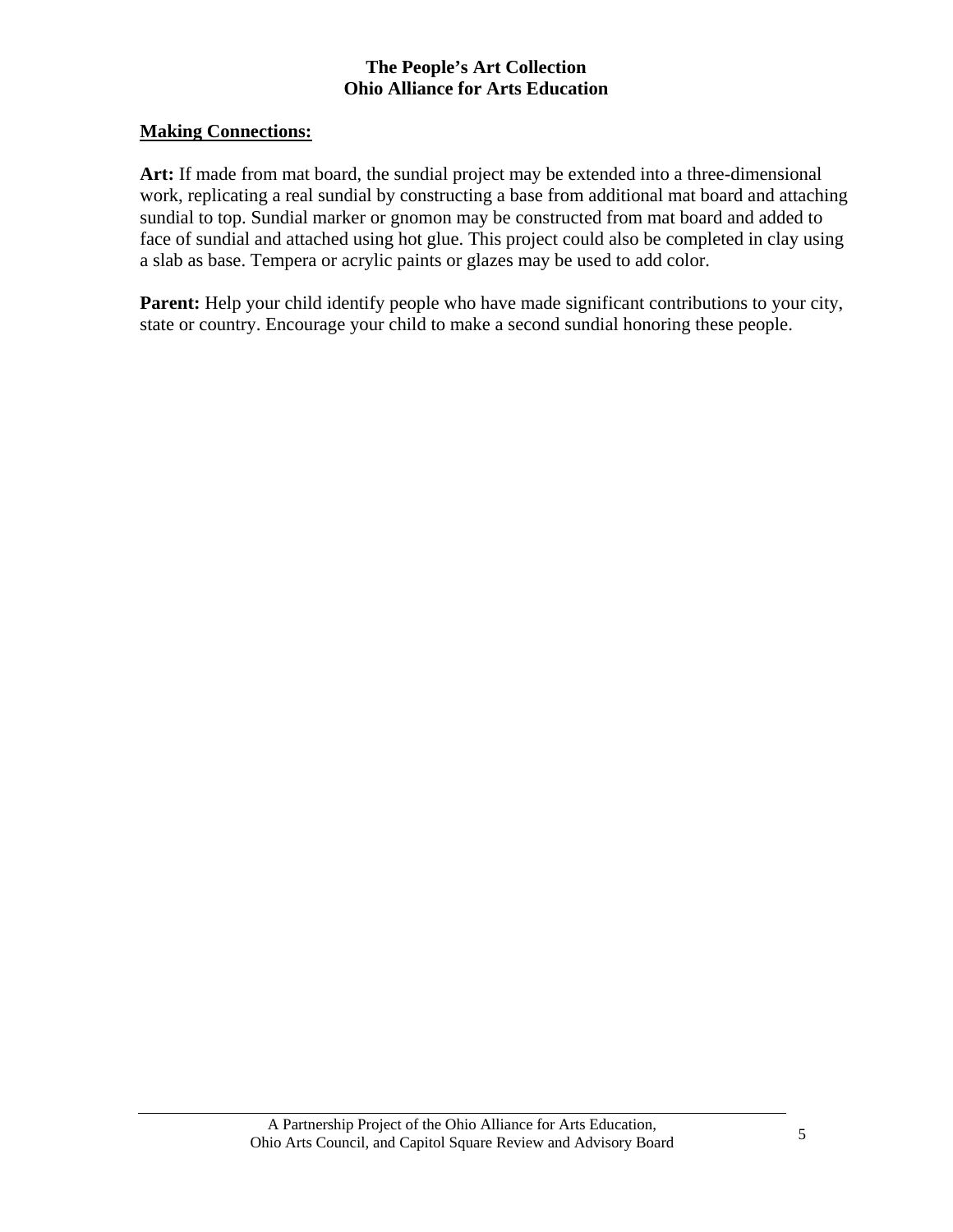# *Sundial- Civil War memorial Sundial- North Terrace* **Project Rubric**

Student Name \_\_\_\_\_\_\_\_\_\_\_\_\_\_\_\_\_\_\_\_\_\_\_\_\_\_\_\_\_\_\_\_\_\_\_\_\_\_\_\_\_\_\_\_\_ Date\_\_\_\_\_\_\_\_\_\_\_\_\_\_\_\_\_

|                                                | <b>Evidence of</b><br><b>Learning</b>                                               | <b>Completion of</b><br>Project<br><b>According to</b><br><b>Directions</b>                                 | <b>Creativity</b><br>And<br>Original<br><b>Thought</b>                                                   | <b>Craftsmanship and</b><br><b>Use of Media</b>                                                                                                       |
|------------------------------------------------|-------------------------------------------------------------------------------------|-------------------------------------------------------------------------------------------------------------|----------------------------------------------------------------------------------------------------------|-------------------------------------------------------------------------------------------------------------------------------------------------------|
| Outstanding                                    | Work shows many<br>examples<br>demonstrating<br>evidence of student<br>learning.    | Project and<br>assessments were<br>completed on time<br>and according to<br>directions given.               | Project shows<br>many examples of<br>creativity and<br>original thought.<br>No copying is<br>evident.    | Project shows excellent<br>craftsmanship and use of<br>media. Project is neatly done<br>and shows excellent<br>knowledge and control of<br>materials. |
| <b>Proficient</b>                              | Work shows several<br>examples<br>demonstrating<br>evidence of student<br>learning. | Most of the project<br>and assessments<br>were completed on<br>time. Most directions<br>were followed.      | Project shows<br>several examples<br>of creativity and<br>original thought.<br>No copying is<br>evident. | Project shows good<br>craftsmanship and use of<br>media. Project is generally<br>neat and shows good<br>knowledge and control of<br>materials.        |
| <b>Progressing</b>                             | Work shows a few<br>examples<br>demonstrating<br>evidence of student<br>learning.   | Some of the project<br>and assessments<br>were completed on<br>time. Some<br>directions were<br>followed.   | Project shows a<br>few examples of<br>creativity and<br>original thought.<br>Some copying is<br>evident. | Project shows fair<br>craftsmanship and use of<br>materials.<br>Project needs overall<br>improvement in neatness and<br>control of materials.         |
| <b>Beginning</b><br>to Show<br><b>Progress</b> | Works shows little<br>evidence of student<br>learning.                              | Little of the project<br>or assessments were<br>completed on time.<br>Most directions were<br>not followed. | Project shows few<br>or no examples of<br>creativity or<br>original thought.<br>Copying is<br>evident.   | Project shows poor<br>craftsmanship and use of<br>materials. Project is not neat<br>and shows little knowledge or<br>control of materials.            |

*Not Scorable: Did not complete an artwork or artwork does not demonstrate student's understanding.*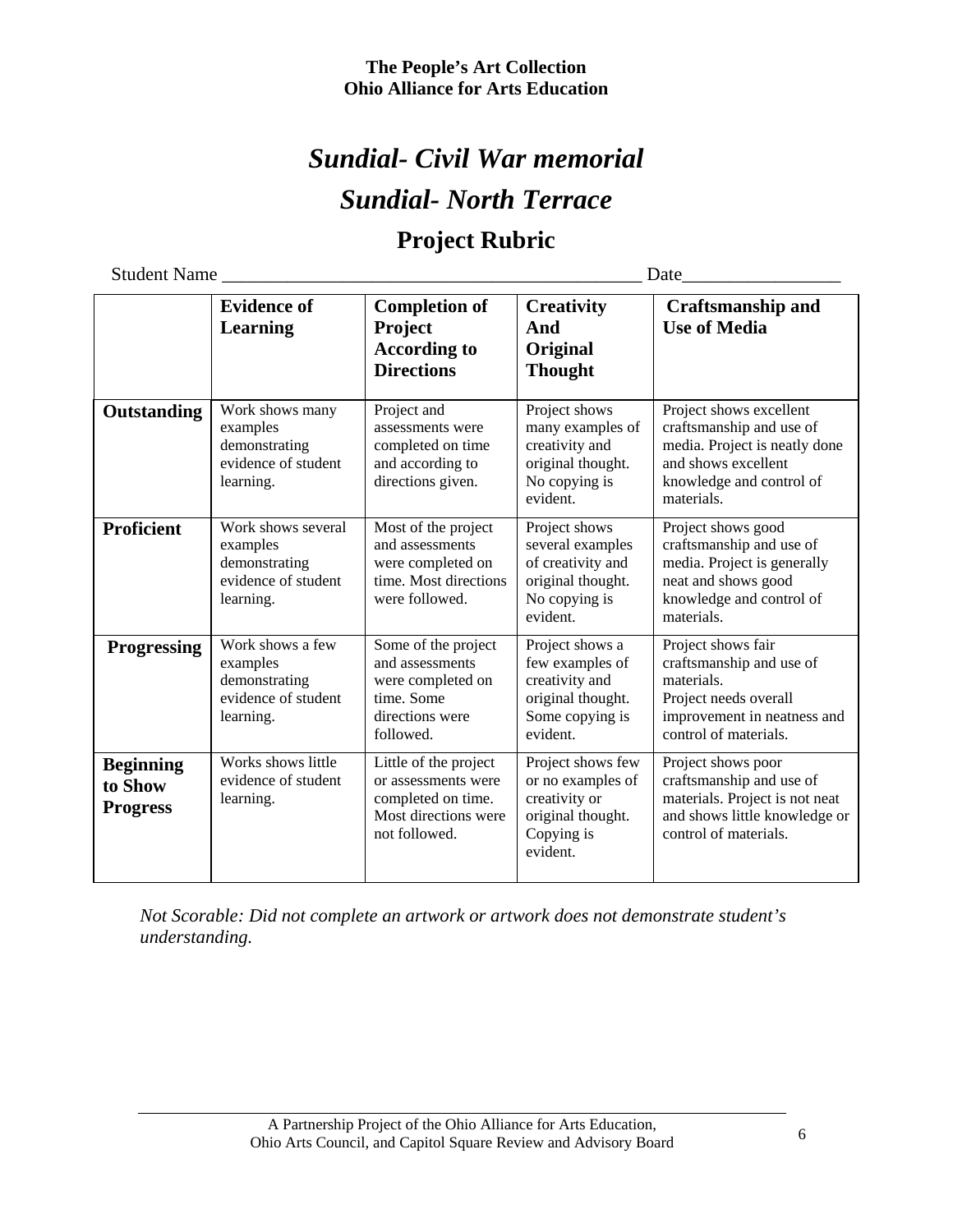# *Sundial- Civil War memorial Sundial- North Terrace*

## **Project Checklist**

**Student Name \_\_\_\_\_\_\_\_\_\_\_\_\_\_\_\_\_\_\_\_\_\_\_\_\_\_\_\_\_\_\_ Date \_\_\_\_\_\_\_\_\_\_\_** 

For your art project, you will create a sundial to honor three or four people that have been or are important figures in your school. Use this checklist as a guide. Check the tasks you have completed. Circle the tasks that are not completed or need improvement.

| Check-off when    | Task                                                              |  |
|-------------------|-------------------------------------------------------------------|--|
| task is completed |                                                                   |  |
|                   | I created pencil sketches of those person(s) I have identified to |  |
|                   | be represented on my sundial as important people to the life      |  |
|                   | and culture of my school.                                         |  |
|                   | I have used a circle template to neatly trace a circle in pencil  |  |
|                   | on paper (or mat board) for the face of my sundial.               |  |
|                   | I have marked places for the numerals on the face of my           |  |
|                   | sundial in pencil.                                                |  |
|                   | I drew the three or four people chosen as central figures to the  |  |
|                   | school on the face of the sundial in place of numerical marks     |  |
|                   | on sundial's face.                                                |  |
|                   | I drew the namesake of our school or one of the central figures   |  |
|                   | of our school in the center of the sundial face.                  |  |
|                   | I put the name of our school on the face of the sundial as a      |  |
|                   | decorative and identifying element.                               |  |
|                   | I used colored pencil or colored markers to color the drawn       |  |
|                   | images.                                                           |  |
|                   | I outlined the color images with a dark colored marker or         |  |
|                   | pencil for contrast.                                              |  |
|                   | My completed work has been done neatly, showing good              |  |
|                   | craftsmanship.                                                    |  |
|                   | I have used my own ideas and not copied from others.              |  |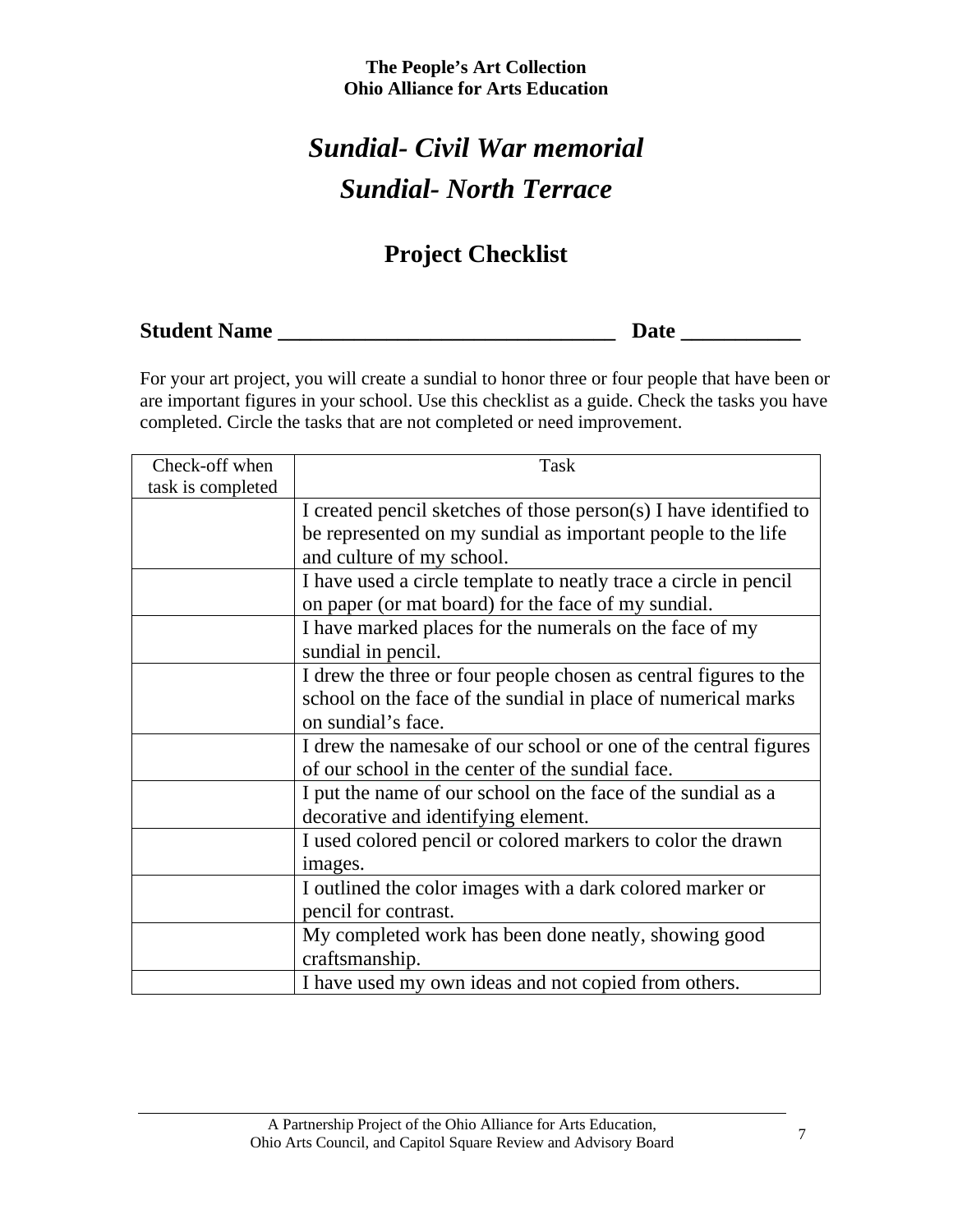# *Sundial- Civil War memorial Sundial- North Terrace*

## **Artist's Statement Guidelines**

On a separate piece of paper, you will write an artist's statement. Your statement will have an introduction, body and closure. Be sure to use the vocabulary words correctly in your paragraph.

#### **Follow these steps:**

#### **STEP 1 – Introduction**

- Give reasons for the creation and use of sundials on the Statehouse grounds (utilitarian, decorative, social, personal).
- Identify the use of your newly designed sundial (utilitarian, decorative, social, personal).

#### **STEP 2 - Body**

- Identify the persons you chose to commemorate.
- Describe the characteristics of the persons, giving reasons why you chose them.
- Describe your artistic choice of colors and why you chose those colors.

#### **STEP 3 – Closure**

• Explain what you think is good about your sundial. Explain what you would do differently next time.